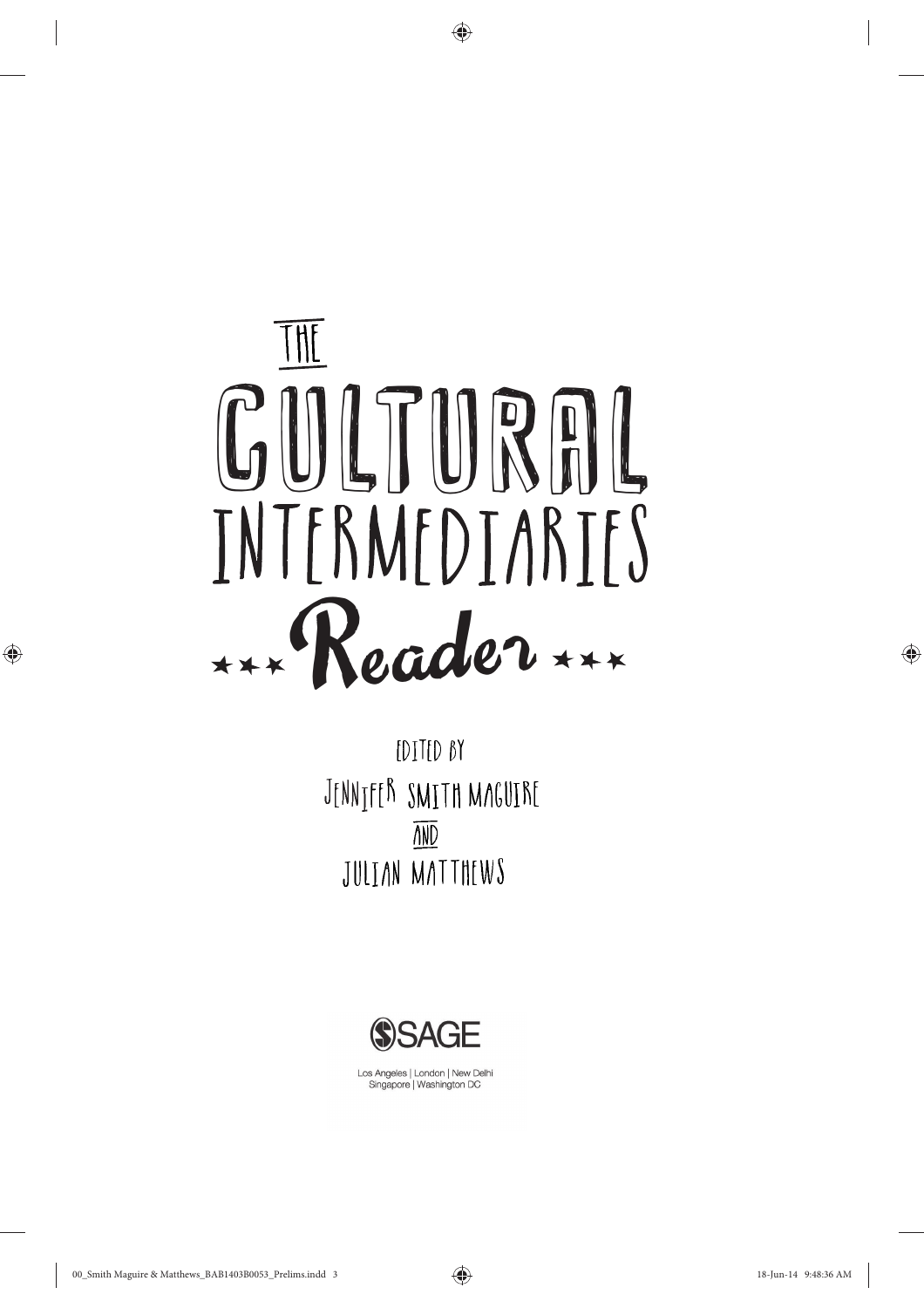# BOURDIEU ON CULTURAL INTERMEDIARIES

◈

… these 'need merchants', sellers of symbolic goods and services who always sell themselves as models and as guarantors of the value of their products, who sell so well because they believe in what they sell … (Bourdieu, 1984: 365)

A student of cultural intermediaries is likely to be familiar with Pierre Bourdieu and – by virtue of oft-quoted passages, such as that above – some of the content of *Distinction: A Social Critique of the Judgement of Taste* (1984), Bourdieu's mammoth contribution to the sociology of cultural consumption. First published in 1979, *Distinction* presents cultural intermediaries as a group of taste makers and need merchants, whose work is part and parcel of an economy that requires the production of consuming tastes and dispositions (101<sup>1</sup>). Although cultural intermediaries are not discussed in a level of detail commensurate with the scale of Bourdieu's study, the popularization of Bourdieu's concept as a focus of research owes much to academic taste makers, who framed it as one of value for scholars of cultural studies and sociology of consumption (e.g. du Gay et al., 1997; Featherstone, 1991). More recently, research on cultural intermediaries has been engaged to a greater extent with actor network theory, economic sociology and cultural economy (e.g. Callon et al., 2002, 2007; see Nixon, McFall and others in this volume). Such engagements have contributed conceptual clarity and empirical detail, but sometimes at the price of forgetting Bourdieu (cf. Hinde and Dixon, 2007).

The chapter begins with a brief discussion of Bourdieu's larger project, and then identifies five interrelated dimensions of his account that pertain to cultural intermediaries. These five points are not exhaustive; rather, they are intended as a set of sensitizing themes and signposts, offering an invitation to return to *Distinction*.

02\_Smith Maguire & Matthews\_BAB1403B0053\_Ch-01\_Part-I.indd 15 18-Jun-14 9:48:44 AM

♠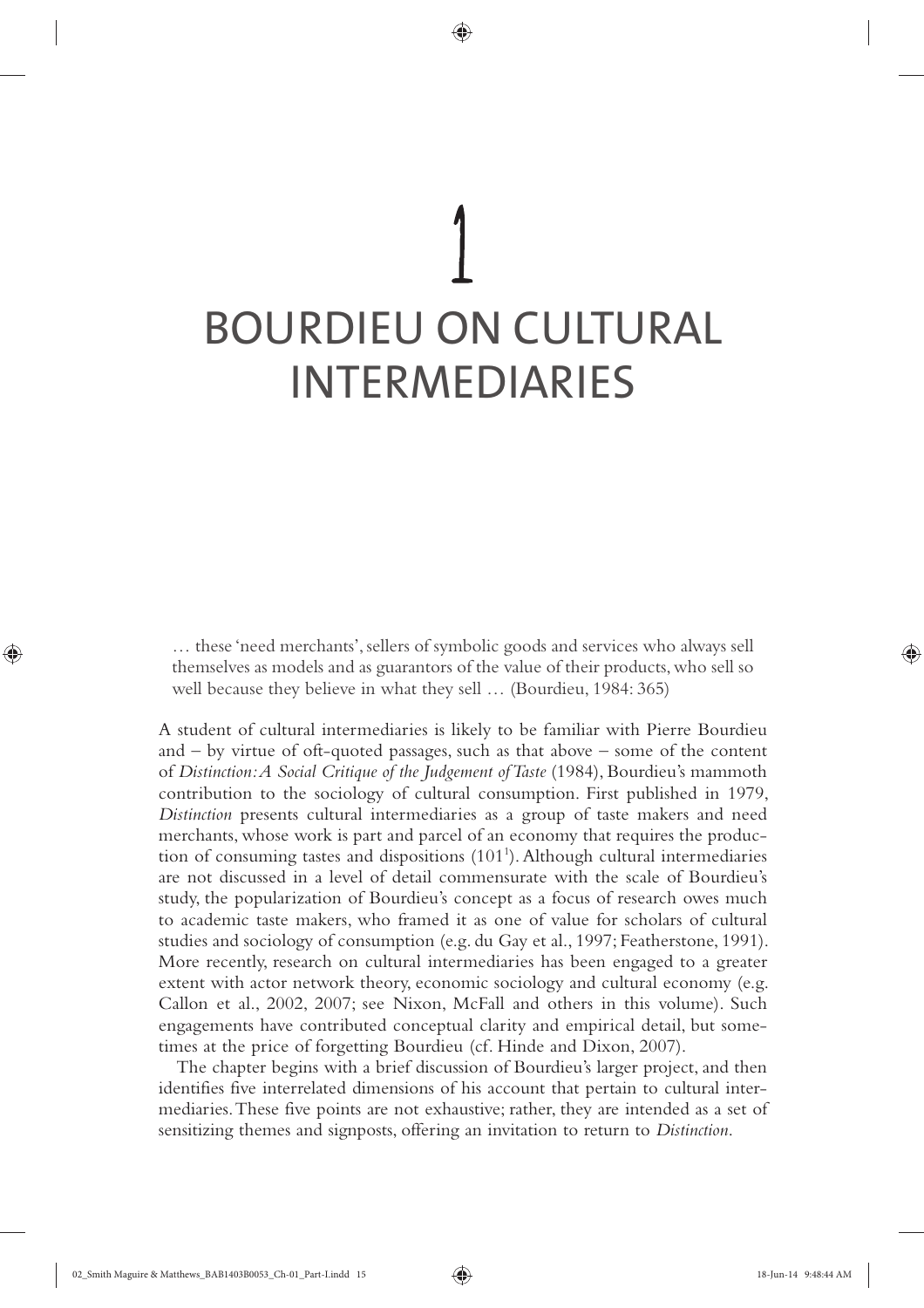◈

## *DISTINCTION*: A TASTE OF THE BIG PICTURE

Bourdieu's oeuvre was broadly concerned with the processes by which social stratification is reproduced, vis-à-vis forms of economic and cultural capital, and the pursuit of social prestige (e.g. Bourdieu and Passeron, 1977). In the case of *Distinction*, the specific focus of the research was on how social stratification is reproduced and legitimated through notions of taste, as they are expressed and enacted through consumption. The research

sought to determine how the cultivated disposition and cultural competence that are revealed in the nature of the cultural goods consumed, and in the way they are consumed, vary according to the category of agents and the area to which they are applied. (13)

The findings regarding that variance established two relationships. On the one hand, there is a close link between cultural practices (e.g. what people like to do, and how they do it) and educational capital and social origin (i.e. the amount of formal education received, and social class of parents); on the other hand, people with similar amounts of education from different social origins may be similar in what they like and do in areas of 'legitimate' culture (e.g. their views of modern art or composers – knowledge that is more readily transmitted via education) but will differ most in areas of everyday life, such as clothing, furniture and food choices (13,78, passim).

Those specific findings sit within a bigger picture: Bourdieu's conceptualization of taste (56, passim). Tastes are social; they are acquired through conditioning relative to social origin and trajectory (e.g. class position, education and upward or downward mobility), and are experienced as if they are natural and personal. Notions of 'good taste' and definitions of 'good culture' are oriented around the dominant group, but – in being socially constructed rather than inherent – are subject to negotiation by groups seeking to improve or defend their social position. Both because they are experienced as natural and because they are stratified in legitimacy relative to the dominant group's 'good' taste, expressions of taste unite people (who do and like similar things and tend to come from similar origins) but also separate them from others with unlike tastes and origins. This is true not only of the appreciation of and access to established or 'elite' culture, but also – as noted above – the quotidian culture of dressing, home decorating, cooking and so on. In sum, taste is a mechanism of social reproduction: it enables the continuation – and veils the arbitrariness – of hierarchies between and within class groups.<sup>2</sup>

With his broader argument in mind, we can make better sense of Bourdieu's interest in cultural intermediaries as those who 'perform the tasks of gentle manipulation' of tastes (365): they are both shaping tastes for particular goods and practices, and defining and defending (new class) group positions within society. The

◈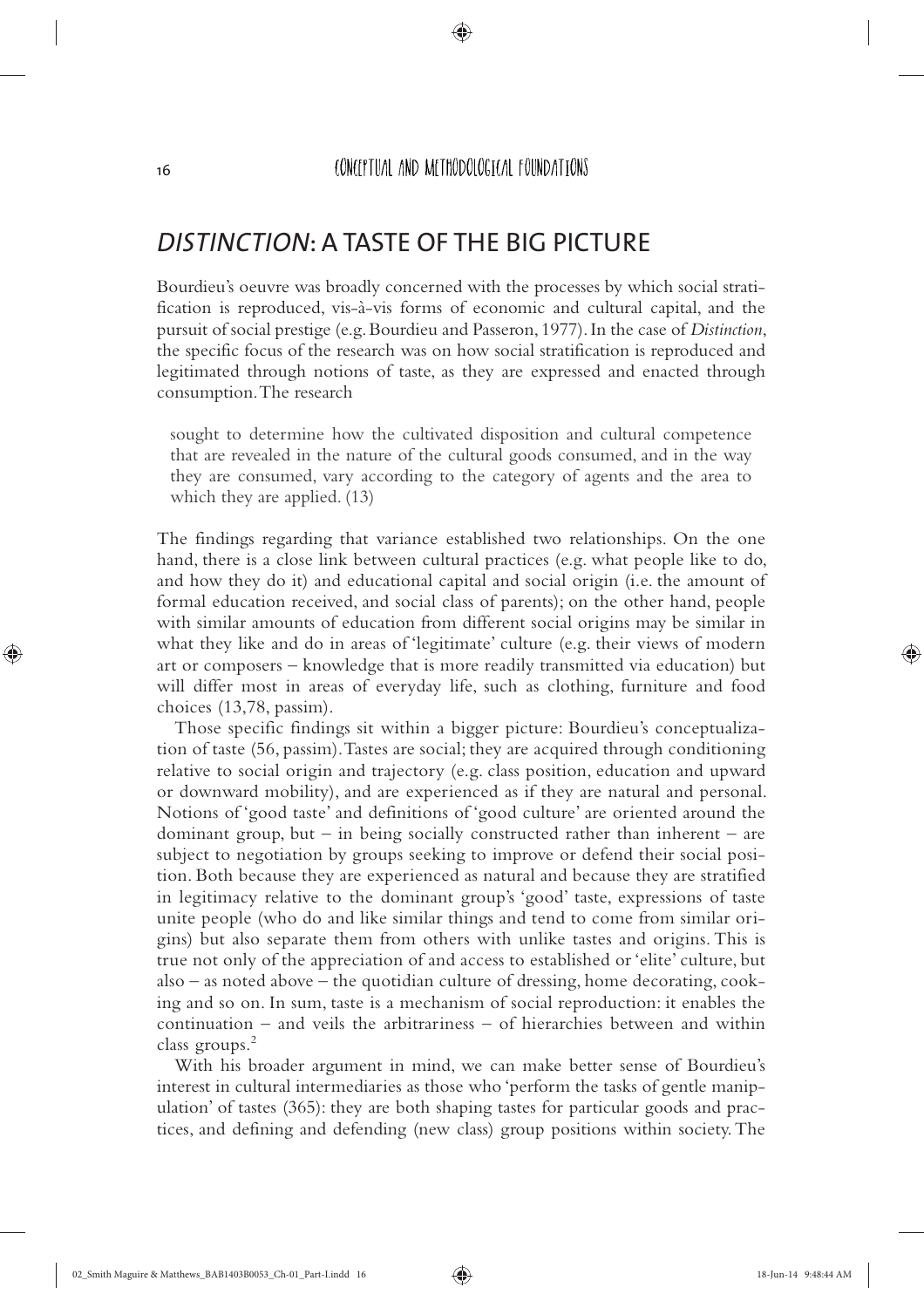BOURD IFIL ON CULTURAL INTERMEDIARIES

◈

remainder of the chapter offers a five-point primer to Bourdieu's discussion, with regard to understanding cultural intermediaries' context, location and defining attributes:

- 1 New economy, new class relations
- 2 New occupations
- 3 Taste makers

◈

- 4 Expertise and legitimacy
- 5 Cultural capital and dispositions

As a precursor, we must bear in mind that *Distinction* was based primarily on French survey data collected in 1963 and 1967–68. The account of cultural intermediaries is thus located in a particular time and place (some of the economic and cultural parameters of which are highlighted in point one),<sup>3</sup> but it is also a prisoner of the research design. Built into the analysis of the survey data were existing measures used by the INSEE (Institut National de la Statistique et des Études Économiques) for socio-occupational groups: cultural intermediaries (already) existed as a petite bourgeois category of occupations (505). This creates confusion with regard to cultural intermediaries: are they (simply) an INSEE socio-occupational category? Or, should they be defined by their role as taste makers? A typical Bourdieusian approach to cultural intermediaries takes the former route, locating them specifically within the new petite bourgeoisie, which

comes into its own in all the occupations involving presentation and representation (sales, marketing, advertising, public relations, fashion, decoration and so forth) and in all the institutions providing symbolic goods and services. (359)

Within that large and internally differentiated class group are cultural intermediaries, 'the most typical of whom are the producers of cultural programmes on TV and radio or the critics of "quality" newspapers and magazines and all the writer-journalists and journalist-writers' (325).

Such a definition is problematic. The work of mediating cultural forms is performed by a range of occupations, which are neither monopolized by petite bourgeois critics, nor confined to the realm of 'creative' work (e.g. Negus, 2002; Nixon and du Gay, 2002). However, if Bourdieu's use of the specific term 'cultural intermediaries' is locked to the INSEE category, his analysis of what they do – the mediation of cultural forms, the pedagogic work of shaping tastes – spans his discussion of the 'new occupations' of the new petite bourgeoisie *and* new bourgeoisie (as discussed in points two and three). This chapter adopts the wider angle lens of the 'new occupations' to read Bourdieu on cultural intermediaries, and, as such, endorses the latter route: a conceptual approach that defines cultural intermediaries by what they do (Smith Maguire and Matthews, 2010, 2012).

17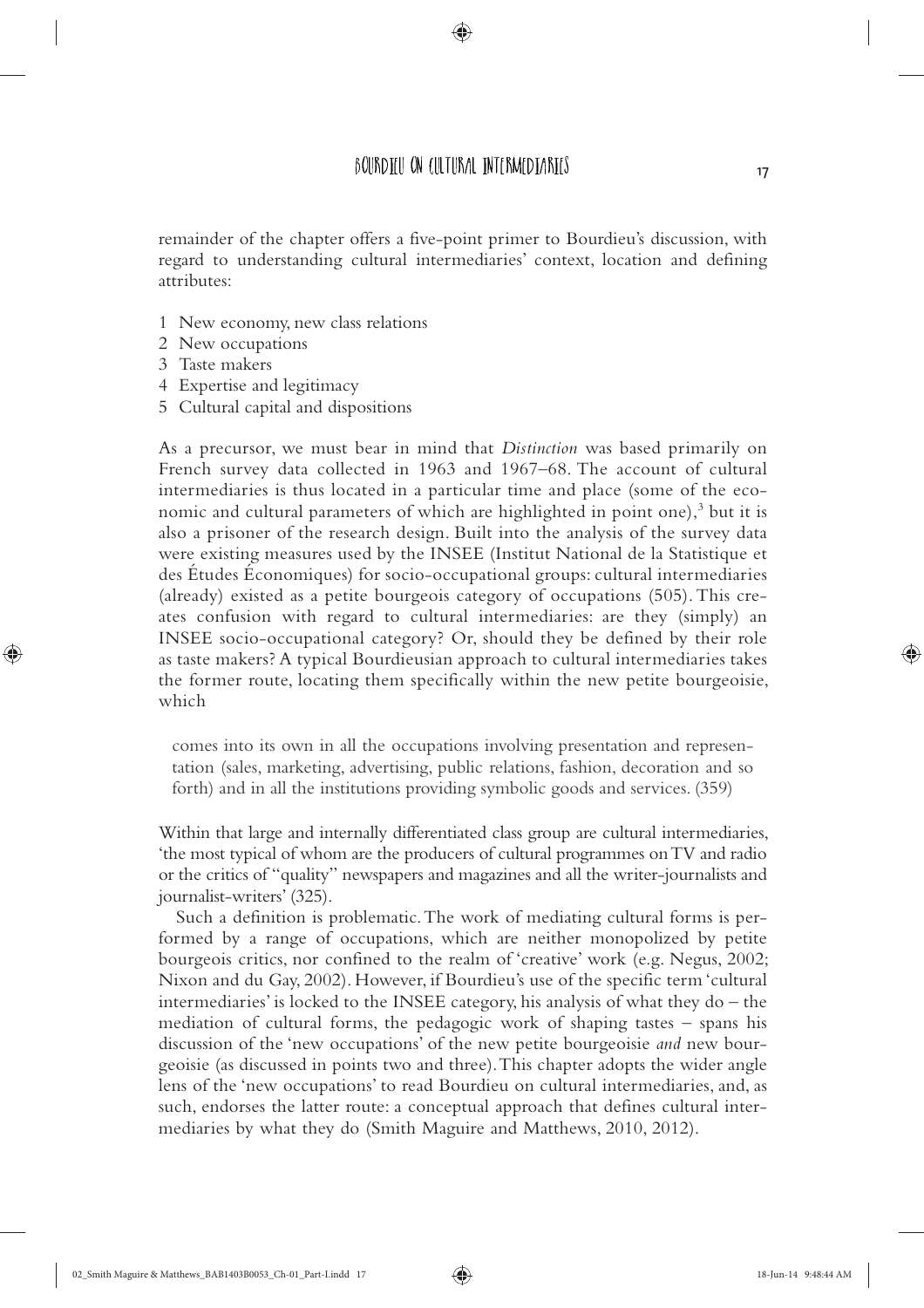◈

#### 1. NEW ECONOMY, NEW CLASS RELATIONS

Bourdieu's analysis of cultural intermediary occupations is informed by what he regarded as a 'new economy … whose functioning depends as much on the production of needs and consumers as on the production of goods' (310). Bourdieu was not alone in noting the expansion of a consumer economy over the 20th century and considering its consequences for the rise of a consumer culture (e.g. Lash and Urry, 1994; Slater, 1997). In this new economy, 'changes in economic production … place ever greater emphasis on the production of needs and the artificial creation of scarcity' (369). Hence the need for needs merchants and taste makers.

Furthermore, cultural intermediaries cannot be understood outside of changes in class relations arising from the expansion of higher education. As sex- and class-based barriers to educational qualifications diminish, several things occur. There is an 'overproduction of qualifications, and [a] consequent devaluation'  $(147)$  – a process familiar to any university student today. At the same time, as access to bourgeois jobs is arguably more open (with points of entry structured through educational qualifications), competition for those jobs intensifies:

The combined effect is to encourage the creation of a large number of *semi-bourgeois*  positions, produced by redefining old positions or inventing new ones, and designed to save unqualified 'inheritors' from down-classing and to provide parvenus with an approximate pay-off for their devalued qualifications. (150; see also 357, passim)

These new occupations are the 'refuge' of the sons and daughters of the bourgeoisie who, failing to acquire appropriate educational capital, are in danger of *déclassement*, and the sons and daughters of the petite bourgeoisie (and working class) who have acquired appropriate educational capital, but find that their expectations of upward social mobility are not matched by objective opportunities (147).

Therefore, cultural intermediary occupations are, for Bourdieu, an effect both of an economy requiring the production of need, and of class anxiety about upward and downward social mobility. It is the latter factor that attracts most of Bourdieu's attention: this strengthens his understanding of the subjective dynamics at play for the new petite bourgeoisie; however, it is also a limitation, as noted by critics who complain that Bourdieu largely ignores the institutional, political-economic context of cultural industries and the division of labour that has developed therein (e.g. Garnham,  $1986$ )<sup>4</sup>. With that in mind, let us now consider Bourdieu's view of these new occupations.

#### 2. NEW OCCUPATIONS

Bourdieu's concern was with the new, or intensified, professionalization of existing occupations (as noted by his contemporaries; e.g. Wilensky, 1964), through which

◈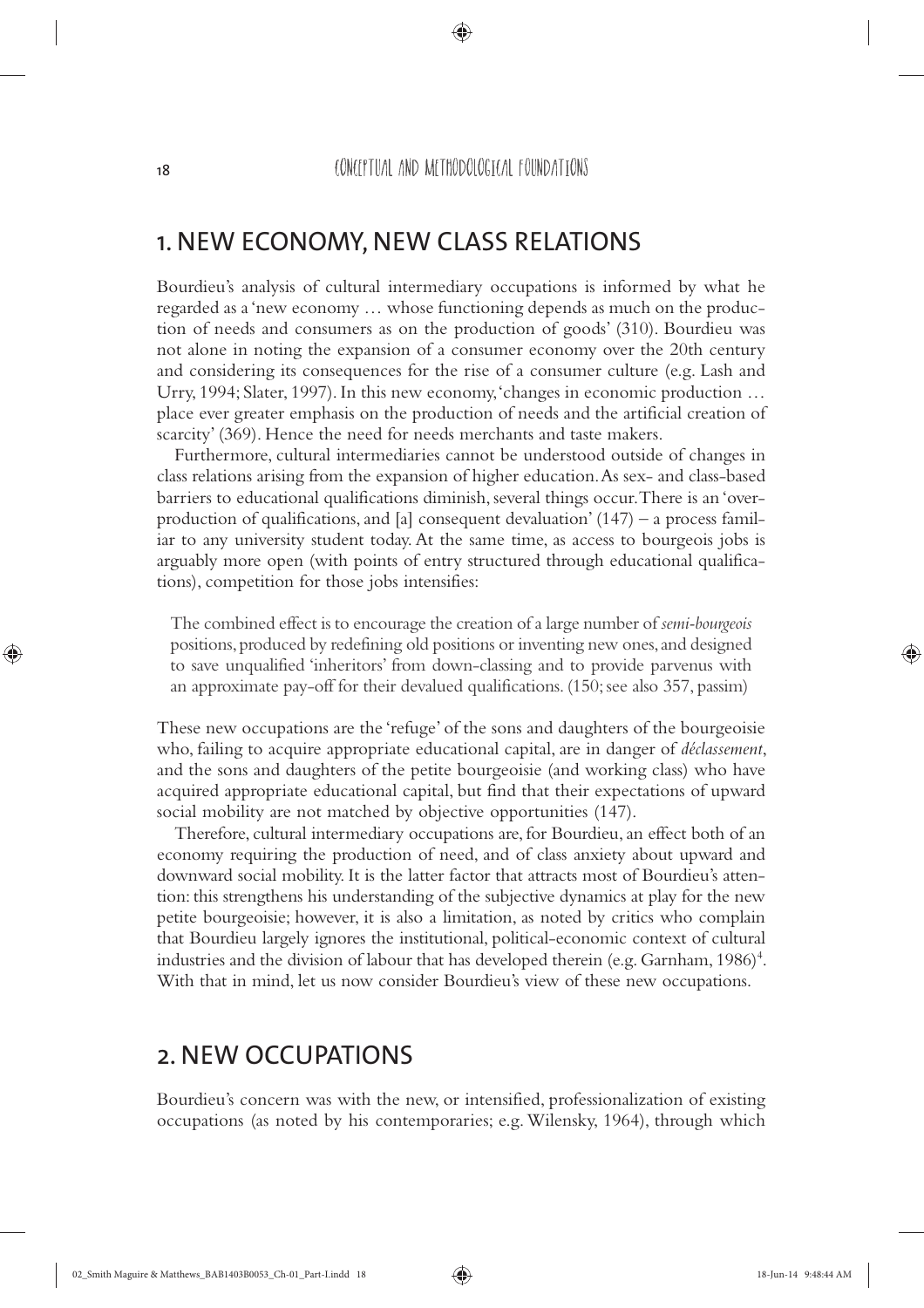#### BOURDIELL ON CULTURAL INTERMEDIARIES

the new class fractions could distinguish themselves from their established counterparts (358). Critics have called into question the 'newness' of Bourdieu's economy (as one uniquely involved in the production of cultural tastes) and cultural intermediary occupations (e.g. Nixon and du Gay, 2002); nevertheless, what is of particular use in Bourdieu's account is the emphasis on the professionalization of occupations that mediate between the fields of production and consumption.

The redefinition of old, and invention of new, occupations is especially found in the 'most ill-defined and professionally unstructured occupations, and in the newest sectors of cultural and artistic production, such as … radio, TV, marketing, advertising, social science research and so on' (151). As noted above, most of the attention in Bourdieusian cultural intermediary research has been on the new petite bourgeois occupations involved with presentation, representation and the provision of symbolic goods and services (359). In moving into these new sectors of the economy, the new petite bourgeoisie could exploit the relative lack of bureaucratization in order to match the occupations to their ambitions (359).

However, Bourdieu also discusses the new bourgeoisie, who have adapted to 'the new mode of profit appropriation' (311) through new occupations – in particular, executives 'in marketing or management' (301), and

the vendors of symbolic goods and services, the directors and executives of firms in tourism and journalism, publishing and the cinema, fashion and advertising, decoration and property development. (310–11)

These new 'masters of the economy' (315), in concert with the petite bourgeoisie, are the 'vanguard' of new tastes for goods, and a new 'art of living' (370–1). Yet, despite their obvious significance, there remains a lack of attention to the new bourgeois fraction of cultural intermediaries and their relationship to the new petite bourgeois occupations. While research might implicitly draw from across a class spectrum (in fashion, for example, studies of buyers as well as sales assistants: see Entwistle, 2006; Pettinger, this volume), the study of intermediaries reflects social scientists' difficulty in gaining access to the powerful as research subjects.<sup>5</sup>

Both class fractions of new occupations are involved in the creation of wants. The new bourgeois cultural intermediaries are the instigators of new tastes and practices, because their profits and power are reliant on the production of needs (310). The new petite bourgeois occupations are closely aligned with their new bourgeois counterparts: they accomplish the objective orchestration between production and consumption (230, passim) not only because it is their paid work to do so, but also because in so doing they assuage subjective anxieties about class mobility. Thus, the new occupations reproduce both the consumer economy and the class positions of their practitioners.

Bourdieu offers a number of partial catalogues of the new occupations (e.g. 220, 310, 359, 365; 1996: 229). For example, they include:

19

◈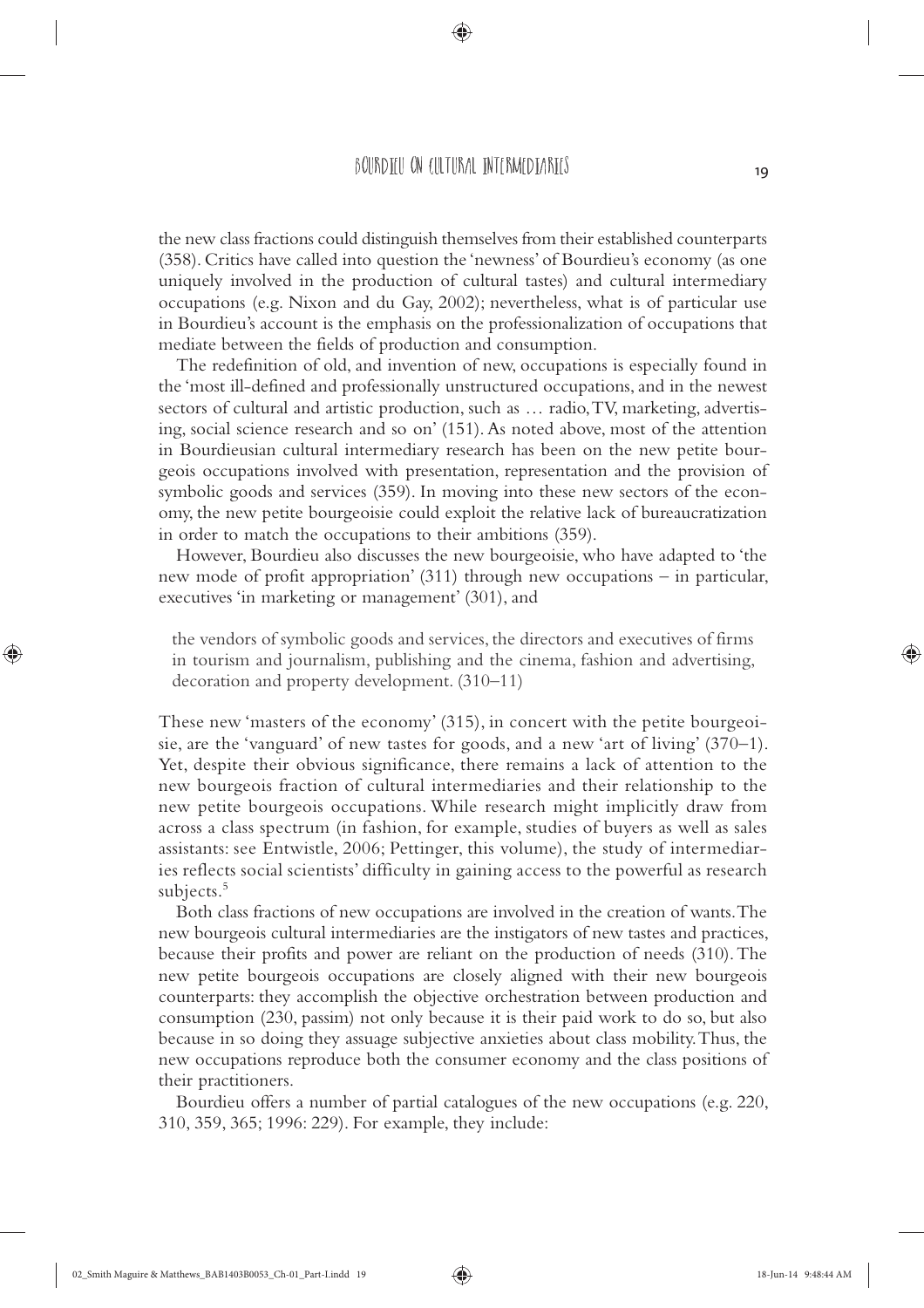◈

the aesthetic and semi-aesthetic, intellectual and semi-intellectual occupations, the various consultancy services (psychology, vocational guidance, speech therapy, beauty advice, marriage counselling, diet advice and so on), the educational and para-educational occupations … and jobs involving presentation and representation (tour organizers, hostesses … press attachés, public relations people and so on). (152)

Such diverse lists raise the question of what cultural intermediaries have in common that defines them, and differentiates them from other occupations. This brings us to the third point.

## 3. TASTE MAKERS

Cultural intermediaries are defined by their work as taste makers. This is intertwined with Bourdieu's understanding of how taste operates as 'a match-maker' between people and things (243). Cultural intermediaries cannot enforce desires or purchases; rather, they create the conditions for consumers to identify their tastes in goods. At a general level, this entails what Bourdieu calls the 'ethical retooling' of consumer culture: the new class fractions pursue – and encourage others to adopt – a 'hedonistic morality of consumption, credit, spending and enjoyment' in place of an 'ascetic ethic of … abstinence, sobriety, saving and calculation' (310). By using that new style of life to set themselves apart from the established classes, the new groups act as a 'transmission belt', pulling others into the 'new morality of pleasure as a duty' by having made it the stakes in status competition (365, 367). Bourdieu saw the new bourgeoisie and new petite bourgeoisie working in tandem as taste makers in this ethical imposition: 'the new petite bourgeoisie … is predisposed to collaborate with total conviction in imposing the life-style handed down by the new bourgeoisie' (365).

At the same time and more immediately, cultural intermediaries attempt to construct elective affinities between goods and tastes. This involves fitting goods to existing tastes and vice versa. For example, as a young advertising executive explains: 'In my business, we're constantly classifying people, there are social classes, castes, and it's a matter of fitting a product to the right caste' (299). Through their 'symbolic imposition' (362, passim) of meanings, cultural intermediaries frame goods and practices so that they appear to the consumer to 'go together' with his or her taste (232). In this, cultural intermediaries do not act alone; Bourdieu notes the role of retailers, popular media and other institutions (231–2; see also 1996: 229) in assisting or channelling the perceptions and choices of consumers.

In attempting to effect this ethical and symbolic imposition, cultural intermediaries require a degree of authority – their constructed meanings and personal lifestyles must carry credibility if they are to be taken up by others. We now turn to this issue of legitimacy, which was central to Bourdieu's account (see also 1990a, 1996).

◈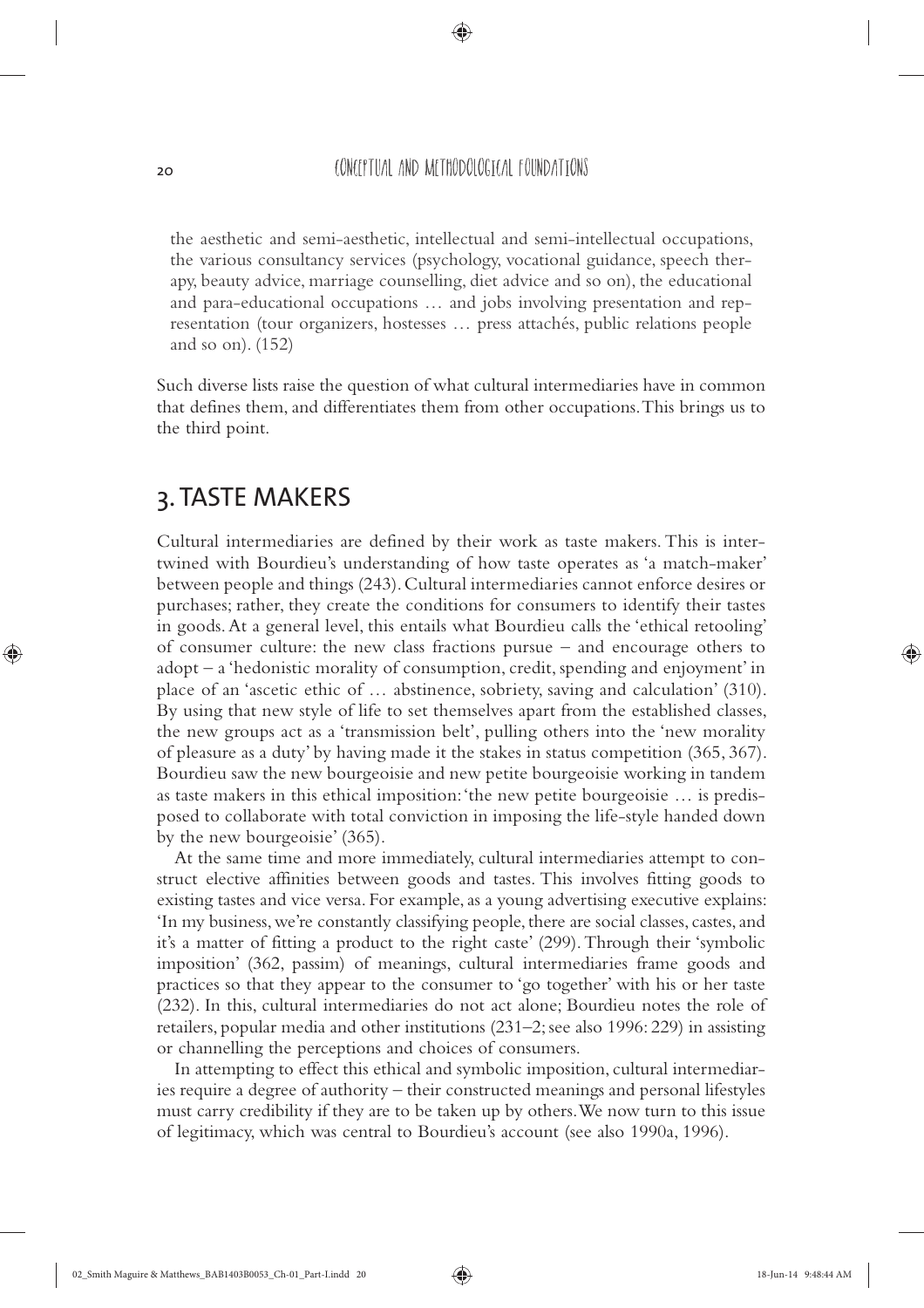BOURDIELL ON CULTURAL INTERMEDIARIES

◈

## 4. EXPERTISE AND LEGITIMACY

Shaping tastes and matching things to people require that cultural intermediaries frame particular practices and products as worthy of their claimed value, involving them in constructing repertoires of cultural legitimacy. Consequently, cultural intermediaries are not simply taste makers; they are *professional* taste makers and 'authorities of legitimation' (1990a: 96). This role implicates cultural intermediaries in the long-term struggle for dominance between different groups, which is 'fought' in part through definitions of good taste and the appropriate relationship to legitimate culture – a struggle that Bourdieu dates back to the 17th century  $(2)$ . In the context of mid-20th century France, Bourdieu understands this struggle in terms of the new class fractions' attempts to establish their (occupational and generational) distance from, and superiority to, their established bourgeois and petite bourgeois counterparts, via their 'casual' lifestyles and consuming habits (e.g. 311, 325, passim).

Broadly, cultural intermediaries are concerned with legitimacy on two, interrelated fronts – and in both respects, they operate within and between the sphere of the culturally legitimate (with its established norms of what is good) and the sphere of the legitimizable (1990a: 96). The first front concerns the social standing of their occupation (in relation to other more and less legitimate, competing authorities). As the new petite bourgeoisie lack an established position of authority, they pursue established channels of professionalization or 'symbolic rehabilitation strategies' through which, for example, the secretary is redubbed the 'personal assistant' (358) and the bartender the mixologist (Ocejo, this volume), whereas the new bourgeoisie derive authority from their established class position and their positions of dominance within their fields. Through professionalization strategies, 'new' cultural intermediary occupations will emerge, to compete over what counts as 'good' (or cool, prestigious, fashionable and so forth). Negotiating the precariousness of one's expertise is arguably more pertinent to the new petite bourgeois occupations; however, the professionalization of such fields as advertising, marketing and management will also serve to reinforce the authority of the new bourgeoisie within.

The second dimension of legitimacy concerns the field within which a cultural intermediary is located (and thus the goods, practices and forms of capital associated with that field). Drawing on their knowledge of the sphere of legitimacy (furnished via educational capital and – especially for those originating in the bourgeoisie – the family), cultural intermediaries work to canonize the 'not-yet-legitimate' (326). One way in which this occurs is through transposing the hallmarks of established authority (such as an emphasis on mastery of abstract knowledge, and theoretical criteria for assessments of quality) on to new cultural forms. As a result, there is a strategic migration of restricted culture into the field of large-scale production (583; 1996) and a transformation of legitimate culture into middle-brow taste (327, passim). In this way, new cultural forms are upgraded (and subject to a mode of 'poor man's' (220) connoisseurship, through which no object is seemingly too banal for aesthetic

21

◈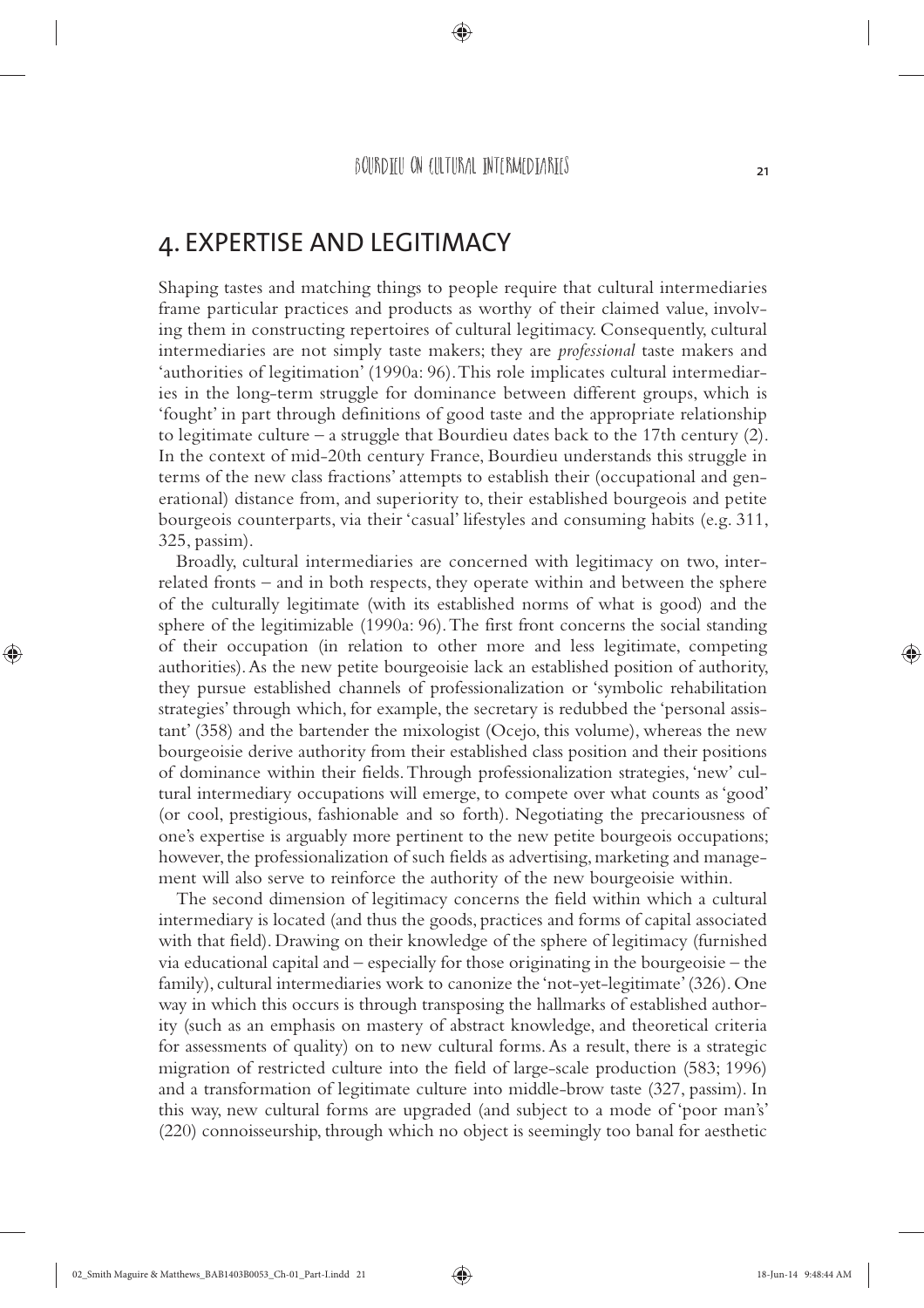◈

discernment); so too are the cultural intermediaries, as masters of new forms of good taste.

The ability of a cultural intermediary to undertake the construction of legitimacy thus hinges on particular forms of capital and subjective dispositions – the personal dimension of the work, which constitutes the final point.

## 5. CULTURAL CAPITAL AND DISPOSITIONS

Cultural intermediaries are more than simply their occupational category. They are taste makers and legitimation authorities *because* of their personal investment in the work. Bourdieu's account suggests that there is a strong link between cultural intermediary occupations and individual practitioners' habitus, and particularly their stocks of cultural capital and subjective dispositions. This dimension of Bourdieu's account offers useful insights into the subjective dynamics that underpin the reproduction of an economy of cultural goods: dynamics which often go missing when the focus is macro- and micro-scale conventions and structures, be they institutional arrangements or market devices.

Bourdieu calls attention to the importance of class position in providing cultural intermediaries with the cultural capital and dispositions necessary to accomplish their work. Cultural intermediaries rely on their 'good manners, good taste or physical charm' (152); 'familiarity with the culture of the dominant class and a mastery of the signs and emblems of distinction and taste' (141); and 'aesthetic dispositions' and appropriate forms of 'self-presentation' (362). Such capacities are supplied most assuredly through bourgeois origins and internalized as habitus. However, education and (now) over fifty years of middle-brow, popularized forms of bourgeois culture also transmit, if less securely, the resources required for the work of an arbiter of cultural legitimacy and taste.

Bourdieu's discussion of the new petite bourgeoisie is further developed with regard to the dispositions that channel them into such occupations and provide them with crucial occupational resources. In parallel with the class anxiety noted above, there is also a perceived harmony between personal tastes and professional function and position, which gives rise to a vocational mentality (110, 240, 362, passim). Using a literary critic as an example, Bourdieu notes the 'elective affinity between the journalist, his paper and his readers' (240): the cultural intermediary is also his/her own ideal consumer. In typifying their market, the cultural intermediary is thus also wellplaced to understand and direct it  $-$  a crucial resource for a taste maker. As a result, the literary critic writes with 'a perfect sincerity which is essential in order to be believed and therefore effective' (578). The harmony between the personal and professional generates a sincere disposition, which is fundamental to the effectiveness of the new occupations' symbolic and ethical impositions. As a result, cultural intermediaries do not experience their work as instrumental calculation because it is an

◈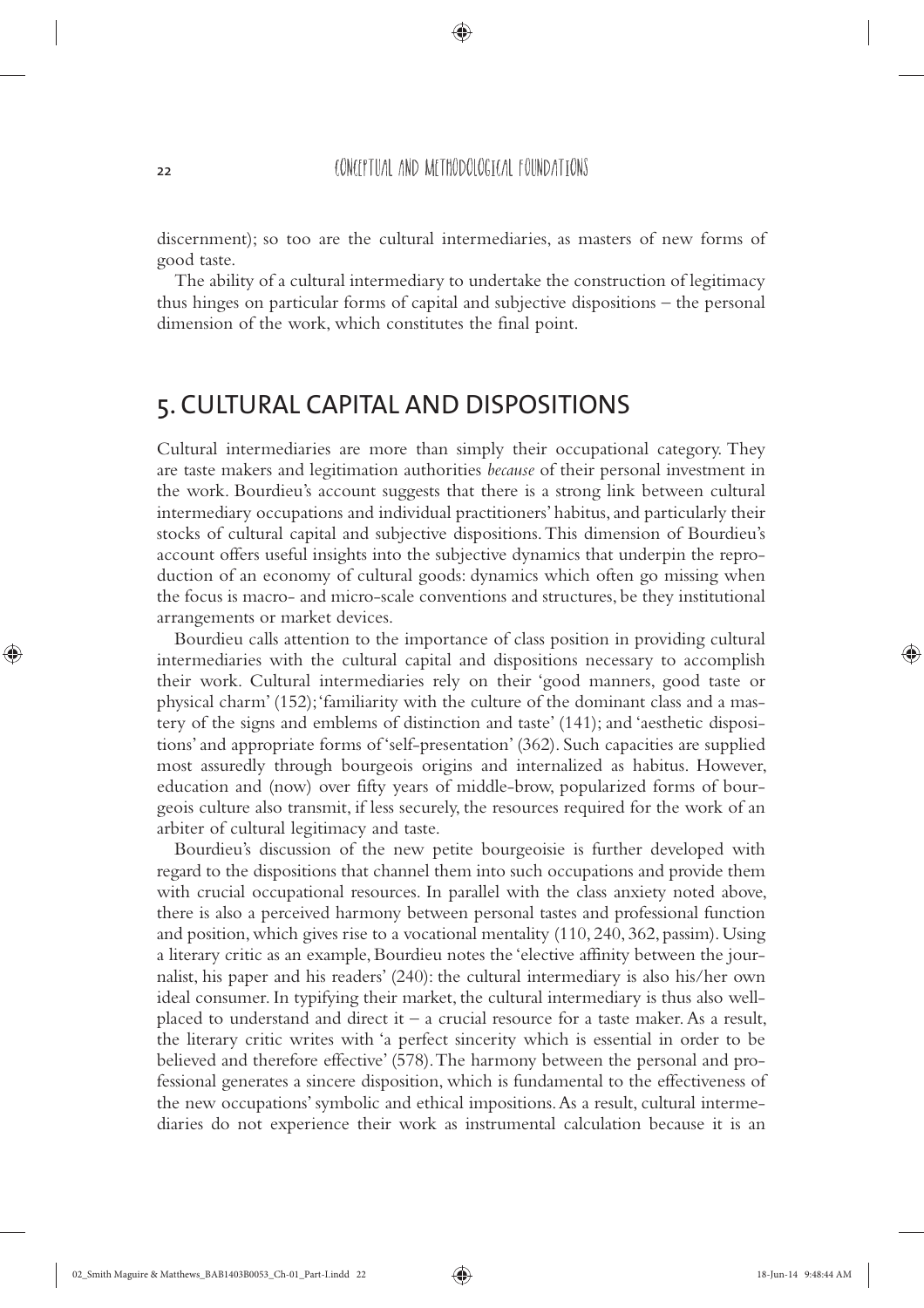#### BOURDIELL ON CULTURAL INTERMEDIARIES

◈

expression of their own tastes and dispositions. In short: they 'sell so well because they believe in what they sell' (365).

Bourdieu's cultural intermediary seemingly arrives at an occupation with a fullyformed arsenal of tastes and dispositions that suit the job. This is problematic in that it presents a static notion of the intermediary (whose tastes and capital surely develop over the course of their work; e.g. Entwistle, 2006). It nonetheless has the benefit of casting light on how individuals inhabit these occupations and embody their intended markets, and thus on how the reproduction of consumer economies rests on the personal, affective investments of its promoters. In addition, Bourdieu paints an ideal type of cultural intermediary – sincere, vocationally-oriented, motivated by inter- or intra-class dynamics to proselytize for new tastes and needs. While this does not capture the entire complex range of positions and negotiations adopted by cultural intermediaries, it offers a set of sensitizing questions to ask, for example, of those who do not like what they sell (e.g. Kuipers, 2012), or do not like the selling of what they believe (e.g. Smith Maguire, 2008b). What are the comparative experiences (of success or failure, career trajectories and burnout) for those cultural intermediaries whose habitus does not fit the job?

This chapter suggests that *Distinction* provides not a fully-formed account, but a provocation to further examine the objective relations and subjective dynamics of taste making in contemporary consumer cultures. In closing, it should be noted that the themes outlined above continue to inform more recent new economic sociology research, and highlight areas for future research. First, recent research has more fully developed the economic and longer-term historical context of cultural intermediaries (e.g. McFall, 2004); however, the changing class dynamics that generate cultural intermediary work, and the role of cultural intermediaries in generating and legitimating new taste regimes, remain underexplored. Second, there remains strong interest in cultural intermediaries as taste makers, and growing attention to the relations between them in processes of qualification of goods (e.g. Méadel and Rabeharisoa, 2001); and yet, the powerful remain under-represented in our understanding of these regimes of mediation. Third, as Bourdieu's 'transmission belt' of consumption has been replaced with more empirically grounded accounts of the governmental mobilization of consumers (e.g. Moor, 2012), the material practices through which product properties and consumer desires inform each other and give rise to conventionalized points of attachments remain an unexhausted area of research.

Fourth, professionalization strategies remain central to analysing cultural intermediary occupations and the strategies by which they accomplish and reinforce their intended impacts (e.g. Kuipers, 2012); nevertheless, further attention is required to identify the range of strategies by which cultural intermediaries delimit and defend their occupational position against the ongoing emergence of new taste makers. Fifth, the subjective dimensions of cultural intermediary work remain a focus for exploring the 'devices and dispositions' involved in the promotion of consumption (du Gay, 2004). However, the current emphasis on conventions and

23

◈